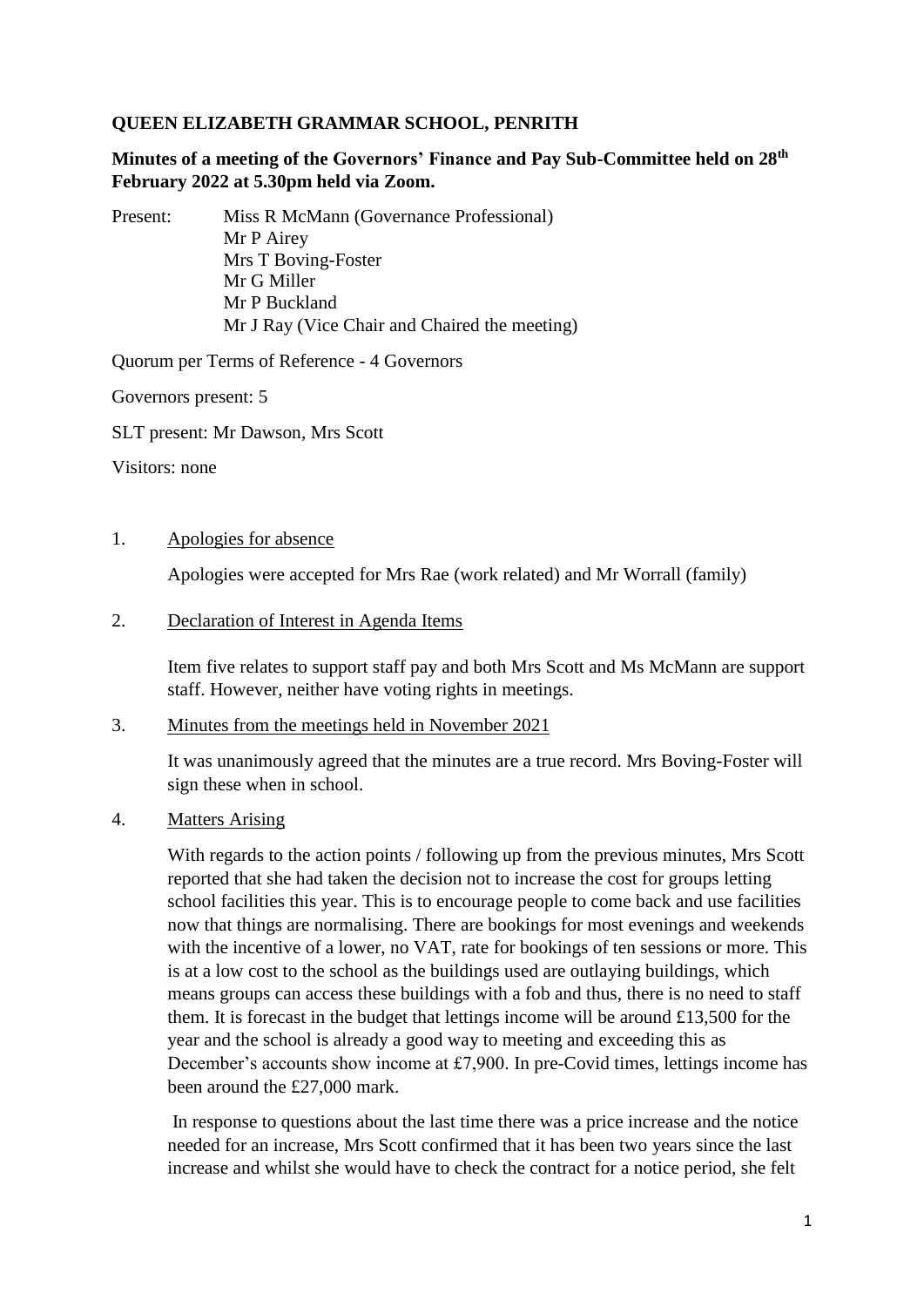three months would be reasonable. Mr Buckland noted that needed to be mindful of the inevitable rise in utility costs.

**To conclude it was proposed that costs should remain the same for this year and this will be re-visited in the last Finance meeting of the year (June 2022). Notice could then be given for any increase in September to come into effect from 1st January 2023. It was unanimously agreed to accept this.**

Mrs Scott gave an update on the aged debtors report (relating to lettings) saying that there is £3,500 debt in the ledger. There is only one slow payer that will be chased up but historically they have always paid. Overall, Mrs Scott was pleased to report that there are very few issues.

## 5. Support Staff Salaries

Mrs Scott reported to the committee that there is a nationally unresolved dispute over support staff pay awards dating back to  $1<sup>st</sup>$  April 2020. The employers have proposed a 1.75% increase versus the unions' 3%. She added that new negotiations for the next year will begin on 1st April 2022. As this is still unresolved and there appears to be no timescale for resolution, Mrs Scott proposes that a back payment is made in March's payroll to the value of 1.75%. This will be to the value of £13,000 and has already been accrued for in the accounts. Her rationale for a March payment is that she feels it is the morally right thing to make this payment, as per employers' proposals. Additionally, National Insurance contributions will go up from  $1<sup>st</sup>$  April which is at a cost both to the employee and employer so it makes financial sense to do so before these increases. Questions and comments were as follows:

 *Although it is unlikely, there is a chance that the pay award may end up being lower than 1.75% (JR).* Can produce a letter for staff to sign that should it be lower, the school has the right to make an adjustment. This is allowed under the Burgundy Book though it is a very small risk (JS).

# **Mr Ray proposed to accept the 1.75% payment to support staff in March's payroll, agreeing with Mrs Scott's rationale. A vote was taken and it was unanimously agreed to accept this.**

## *(Note: Subsequent to the meeting the Unions had agreed to the 1.75% pay increase***)**

## 6. Management Accounts to 31st December 2021

Mrs Scott reported that she is very close to finishing the January Management Accounts and feels the accounts are quite positive with the school being in a comfortable position. However, she noted four areas of concern in the accounts:

1. Recruitment costs: TES have been paid £9,500 for a 12 month service to advertise with them as opposed to a one-off cost per teaching staff advert. One-off adverts have increased in price significantly. In addition to this, £4,500 has been paid to ASCL. This is against the £9,300 in the budget for recruitment. It was noted that any support staff adverts come at a separate cost of around £600 - £700 per advert, should any vacancies arise.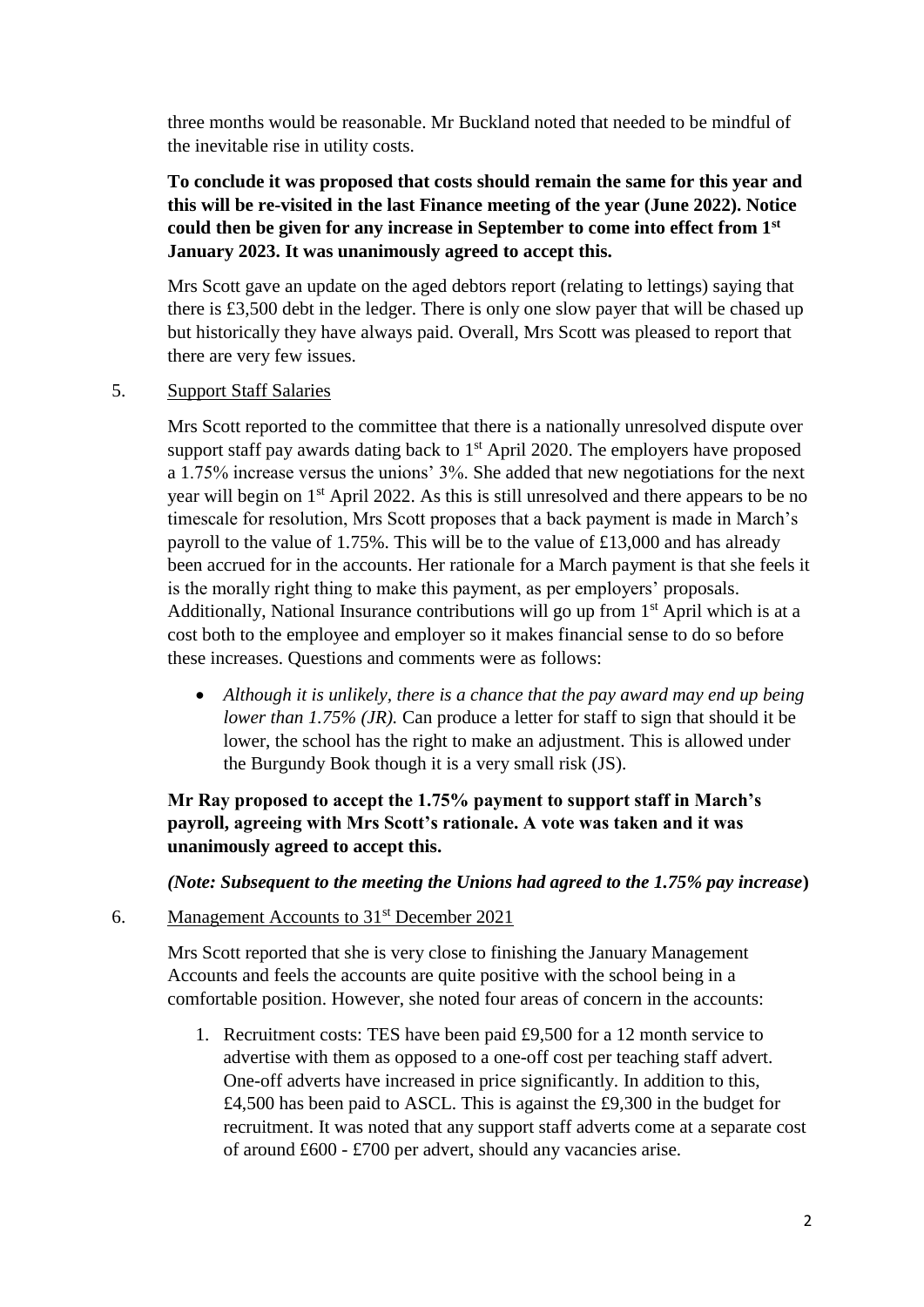- 2. Have had to commit a further £8,000 to careers expenditure. However, the money spent in this area this year, will pay off in future years as it means that training can be done in-house by the school's own staff.
- 3. Minimum wage is going up on the  $1<sup>st</sup>$  April rom £8.71 per hour to £9.50 (this is up by 6% against the 2% predicted and budgeted for). There are only 11 employees on minimum wage and this amounts to £1,000 per year.
- 4. Energy costs will likely rise. Both the gas and electric contract are through Cumbria County Council. The gas payments are up to date and this contract is until March 202. However, there has been no electric bill since September 2021. The Council are aware of this and this affects other schools also. The contract for this expires in March but the current advice is to stick with what you have got.

Questions and comments were invited:

- *Do you think the £26,000 accrued for utilities will be enough (JR)?* If look back historically would hope so but it is unknown. Now that Covid restrictions are easing, things are going in the right direction as able to close windows in classrooms for example and have turned the heating down (JS).
- *Worth reviewing if we should include in prepayments any of the TES subscription at the end of the year (JR).*
- *With regards to the recruitment, not much choice as TES have changed the price structures so much (TBF).*

With regards to income, Mrs Scott was pleased to report that the school has received what she hopes to the first of two Covid testing monies. Additionally, there is some money in the pipeline for helping with the vaccine process to the value of £1600. As QEGS did this twice, it is hoped that there will be two payments of this amount. Finally, there has been another £6,000 paid in catch-up monies and this has been spent on iPads to compliment some free iPads from the DfE. *It was confirmed that the purchase of these iPads is an operational spend due to the value of each iPad and thus, Governor approval was not needed.*

Mr Ray queried if the testing money had any terms and conditions attached to it. Mrs Scott answered that this was not the case but would split out the expenditure in the accounts. Mr Dawson added that with regards to the iPads from the DfE these will go onto the account asset register and will keep a track of these to ensure they stay in school.

7. Bank Accounts and Cash Flow

There were no issues in the previously circulated report.

# **The Governors unanimously agreed that they have reviewed and are happy with the amounts held in each account.**

Mrs Scott sought Governors' permission to write to NatWest bank to obtain information as to who the school's signatories are (NatWest have specifically asked to see minuted approval for her to do this). There is a mismatch in the paperwork the school holds on this and the information NatWest has. This information is needed as